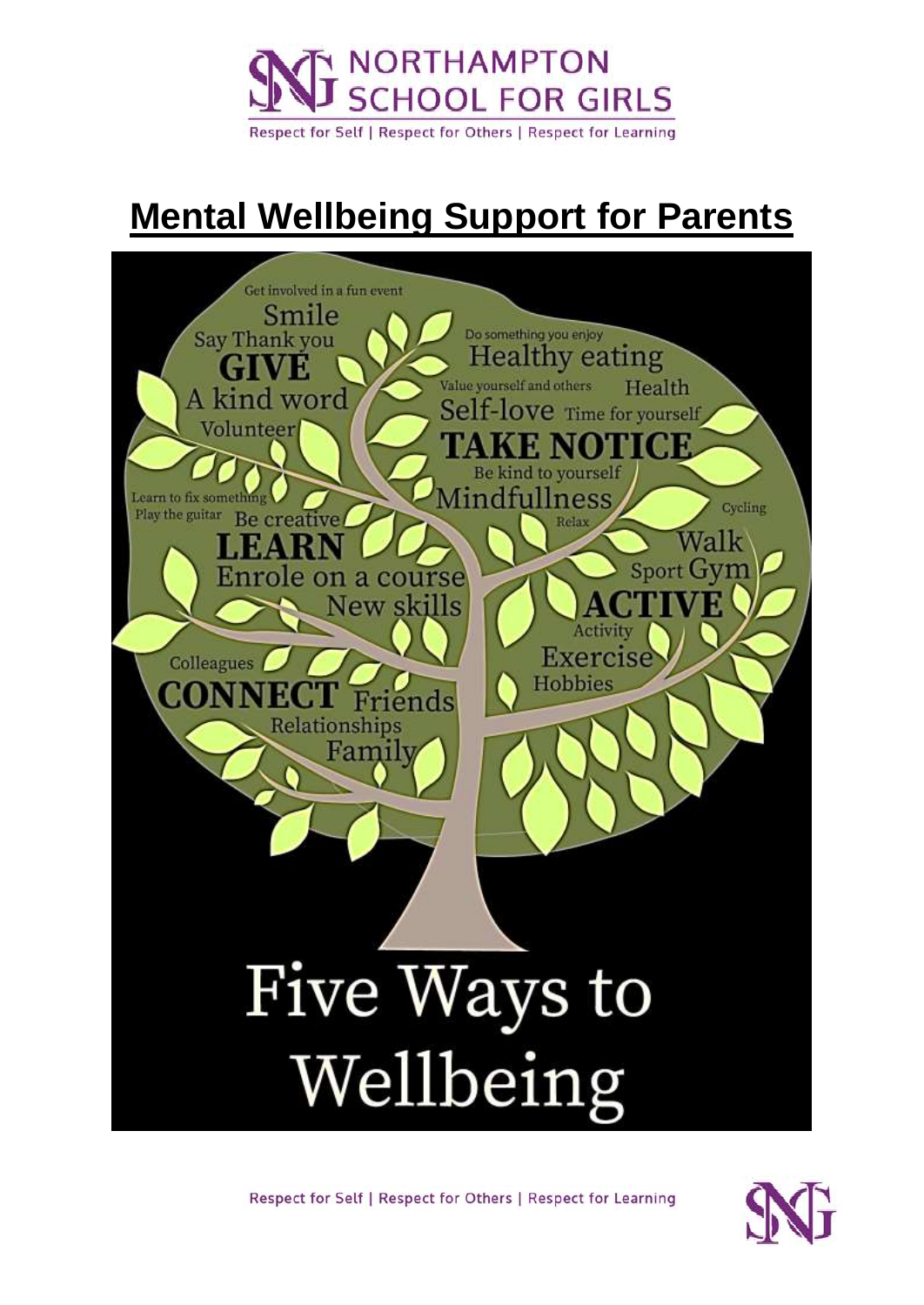The pages below have been designed to offer parents some initial support and guidance when encountering some issues with their daughter's mental wellbeing.

- 1. Self-harm
- 2. Mood swings and puberty
- 3. Anxiety
- 4. Bereavement
- 5. Exam stress
- 6. Eating Disorders
- 7. Sleep

Each page has some useful websites as well as a simple help guide. Often issues with mental wellbeing can overlap and the tips in any of the sections are transferable.

Please remember that if you have any concerns about your daughter's wellbeing, you can contact her Form Tutor, Head of Year or Head of Learning Community for help and support. We have a team of Learning Mentors who we can refer your daughter to if needed.

## **You may also want to contact**:

- Your GP
- The Lowdown [http://thelowdown.info](http://thelowdown.info/) a free counselling service in Northampton.
- CAMHS Live and consultation line [www.nhft.nhs.uk/camhslive](file://///NSG-VS-FS04/StaffHomes$/jpullin/Downloads/www.nhft.nhs.uk/camhslive) A telephone line and online chat tool providing advice and guidance for parents, professionals and young people regarding emotional wellbeing and mental health difficulties. Open 9am to 7pm - 0300 1111 022 (option 1 and option 1)
- <https://www.counselling-directory.org.uk/county/northamptonshire> this site has a list of private counsellors based in Northamptonshire
- [www.youngminds.org.uk](file://///NSG-VS-FS04/StaffHomes$/jpullin/Downloads/www.youngminds.org.uk) Call the Parents Helpline on 0808 802 5544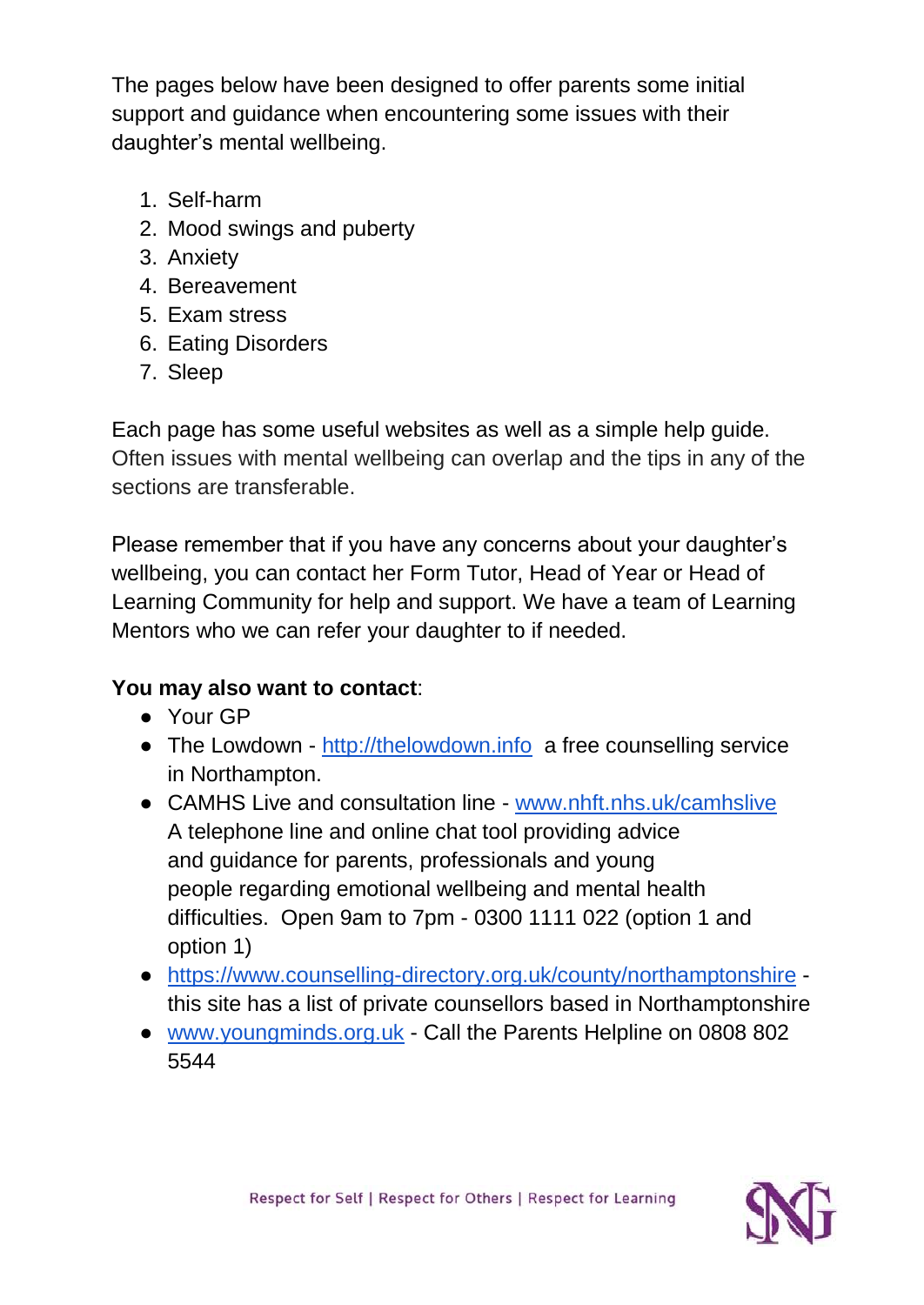Coping with self-harm

#### **What is Self-Harm?**

For many young people, self-harm can be a way to cope with difficult emotions. The physical pain of hurting themselves can feel like a distraction from what they are dealing with inside. The intention is often to punish themselves, express their distress or relieve unbearable tension.

#### **Self-Harm can appear in many forms:**

- Cutting the skin-usually on the arms or legs.
- Burning the skin.
- Deliberately punching or hitting themselves.
- Poisoning themselves with tablets or liquids.

#### **Emotions/Experiences that make Self-Harm more Common:**

- If the young person is suffering from anxiety or low mood.
- The young person has low self-esteem.
- They are being bullied.
- They have experiences emotional or sexual abuse.
- They are grieving.
- They are experiencing family problems.

#### **Signs to look out for:**

- They wear long sleeves even when it's hot.
- Bad bruises, cuts or burns.
- Blood stains on clothing.
- Becoming withdrawn.
- Avoiding friends and family.
- Outbursts of anger.

#### **Services Available for Support:**

• Please contact your daughters Form Tutor or Head of Year. They will be able to help and advise further. The Lowdown is also a service available to the young people in Northampton and they offer a free counselling service in which the students can self-refer. Please see the website in the box to the right for more details.

#### **How You Can Help**

- Offer them emotional support.
- Do not ask the young person to avoid selfharming.
- See if they would like to speak to someone and contact your daughter's Head of Year to look at the available options.
- Encourage them to find healthy alternatives: paint and draw on the arm in red ink, hold an ice cube in their hand until it melts, write down any negative feelings on paper and then throw the paper away use an elastic band around the wrist and flick it, have a code word between you both that signals that the young person has the urge to self-harm and then in the next 15 minutes do something together - after 15 minutes the urge will have gone away.



#### **Useful Websites**

[https://www.nspcc.org.uk/keeping](https://www.nspcc.org.uk/keeping-children-safe/childrens-mental-health/self-harm/)[children-safe/childrens-mental](https://www.nspcc.org.uk/keeping-children-safe/childrens-mental-health/self-harm/)[health/self-harm/](https://www.nspcc.org.uk/keeping-children-safe/childrens-mental-health/self-harm/)

[https://www.nhs.uk/conditions/self](https://www.nhs.uk/conditions/self-harm/)[harm/](https://www.nhs.uk/conditions/self-harm/)

https://thelowdown.info/

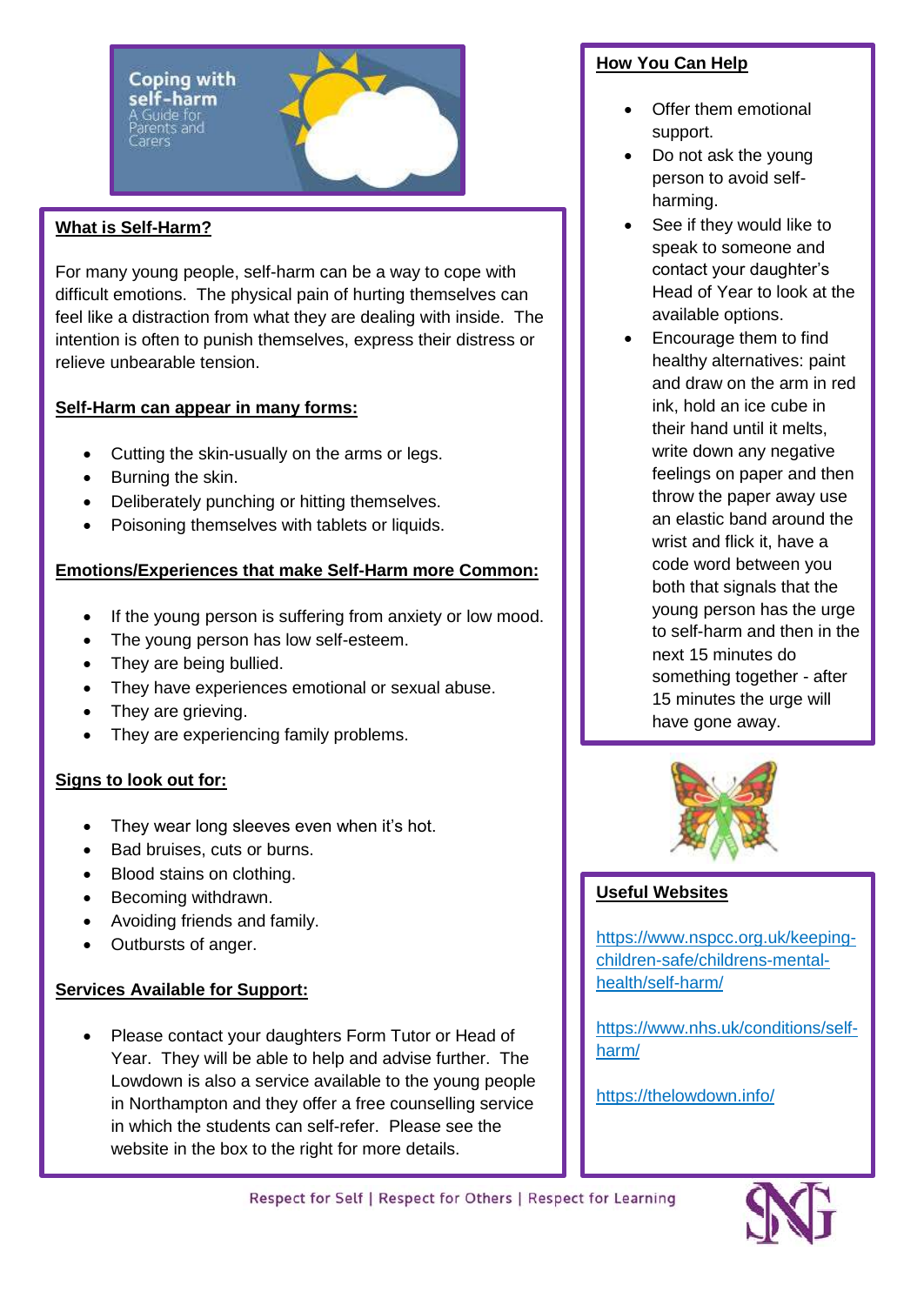

#### **Mood Swings and Puberty**

During puberty your child's emotions may become stronger and more intense. Their mood might change more frequently, quickly and randomly.

Your child may have strong emotions that they've never experiences before. It's common for them to feel confused, scared or angry and not know why. They also might be more sensitive and become more easily upset than usual.

#### **What's Behind the Mood Swings**

Puberty and its changes; physically, socially, mentally and emotionally: Example: lack of sleep; hormones; peer pressure; school demands; anxiety; stress; self-conscious; conflict.

#### **Adolescent Brains**

While your child's body is adjusting to all the new hormones, so is their brain. During puberty the brain starts strengthening parts that allow them to feel intense and complex emotions. However, the part of the brain that is responsible for regulating **emotions, deep thinking, reasoning and decision making** is often the last to develop. This can leave your child feeling like their emotions are out of control as they may not have the mental capacity to cope with them just yet, causing even more irritability and frustration.

#### **Mood Swings vs Depression**

Its important to keep in mind that severe and prolonged mood swings may be a sign of depression or a mental health issue.

Three key areas to help distinguish between normal mood swings and something more serious include:

- Duration moods lasting more than two weeks.
- Severity significant changes in behaviour, feelings and thoughts.
- Impact affecting many areas of their life (home, school and friendships).

If you're noticing these signs, its important to talk with your child and seek support from your GP.

#### **How You Can Help**

- Be patient with your child.
- Be careful not to compare or put time limits on situation/events that may have triggered their mood.
- Remember each child is different and so will their needs.
- Don't be ashamed to ask for help e.g. a friend a professional in the field.
- Most of all its okay to say sorry if you are the trigger to their mood.



#### **Useful Websites**

[https://www.childrenssociet](https://www.childrenssociety.org.uk/information/young-people/wellbeing/resouces/depression) [y.org.uk/information/young](https://www.childrenssociety.org.uk/information/young-people/wellbeing/resouces/depression)[people/wellbeing/resouces/](https://www.childrenssociety.org.uk/information/young-people/wellbeing/resouces/depression) [depression](https://www.childrenssociety.org.uk/information/young-people/wellbeing/resouces/depression)

[https://www.nhs.uk/conditio](https://www.nhs.uk/conditions/stress-anxiety-depression/children) [ns/stress-anxiety](https://www.nhs.uk/conditions/stress-anxiety-depression/children)[depression/children](https://www.nhs.uk/conditions/stress-anxiety-depression/children)depressed-signs/

https:/kidshelpline.com.au/p arents/issues/mood-swingsand-puberty



Respect for Self | Respect for Others | Respect for Learning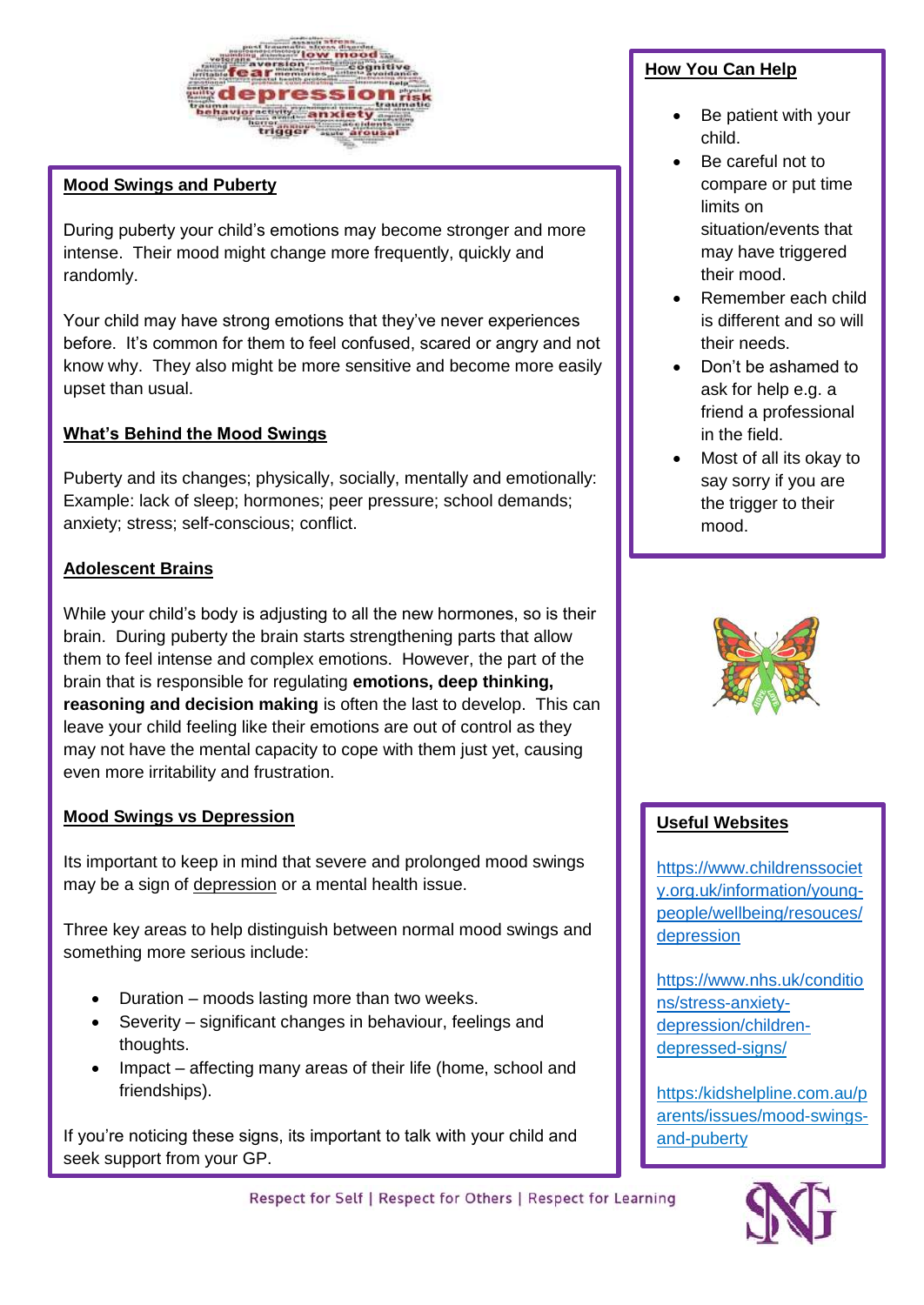

#### **What is Anxiety?**

Most of us worry sometimes – about things like friendships or money – and feel anxious when we're under stress, like at exam time. But afterwards we usually calm down and feel better. But when you're not in a stressful situation, and you still feel worried or panicky, that's when anxiety can become a problem.

#### **Signs**

- Feeling nervous, on edge, or panicky all the time.
- Feeling overwhelmed or full of dread or out of control.
- Having trouble sleeping.
- Low appetite.
- Finding it difficult to concentrate.
- Feeling tired.
- Heart beating really fast or thinking you're having a heart attack.
- Having a dry mouth
- Feeling faint, trembling, wobbly legs.

#### **Useful Websites**

[https://www.anxietyuk.org.uk/get-help/free-anxiety](https://www.anxietyuk.org.uk/get-help/free-anxiety-resources)[resources](https://www.anxietyuk.org.uk/get-help/free-anxiety-resources)

https;//youngminds.org.uk/findhelp/conditions/anxiety/

https://youngminds.org.uk/find-help/for-parents/

#### **How You Can Help**

Talk to your daughter about anxiety, what is happening in her body and why it happens. Many young people don't know what they are feeling when they are anxious, and it can be very frightening and overwhelming. They might even think they are very ill or that they are having a heart attack.

- Tell your daughter it will be okay, and the anxiety will pass. It can be helpful to describe the anxiety as a wave to ride or surf that gets smaller after it peaks.
- Help her to **breathe deeply and slowly**, in through their nose for three counts and out through their mouth for three counts.
- Give her a hug or hold her hand if she will let you – touch can be soothing.
- It can help to talk about finding a safe place in her mind – somewhere that she feels relaxed and happy. It may be a grandparent's or friend's house of a holiday beside the sea which they can picture when 'wrong thoughts' come into their head or they are feeling anxious.
- Encourage your daughter to notice what makes her anxious. Talking it though can help but she could try keeping a diary to see if she can identify triggers.
- Help your daughter to maintain a healthy lifestyle with regular exercise to reduce the levels of stress hormones, good sleeping habits, calm bedtime routines, limited screen or computer time in the evening and a healthy diet.

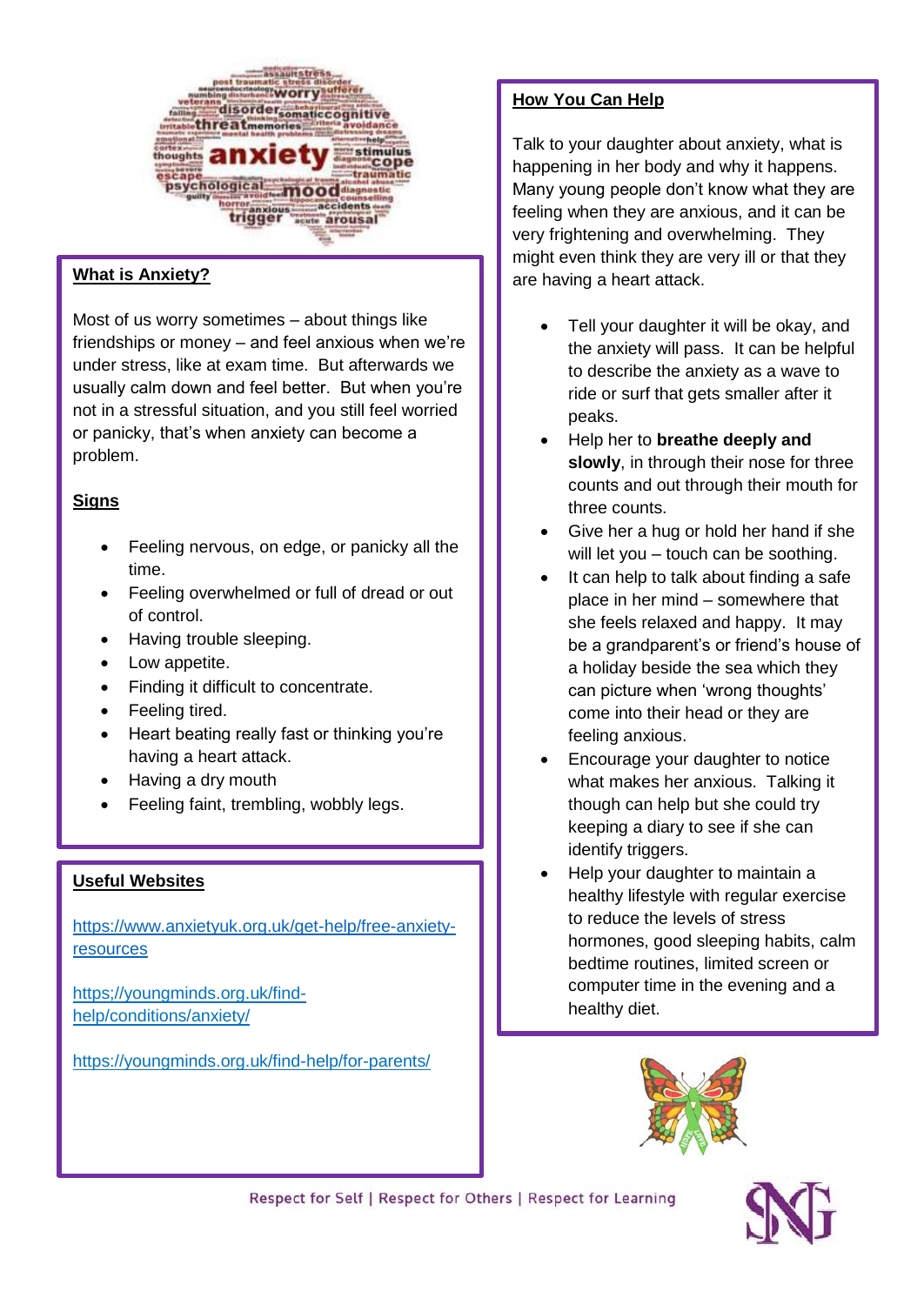

#### **Dealing with Bereavement and Grief**

For most of us, bereavement will be the most distressing experience we will ever face. Grief is what we feel when somebody we are close to dies. Everyone experiences grief differently and there is no "normal" or "right" way to grieve.

Children and young people are likely to experience a range of physical responses to the loss of someone close, including:

- **Behaviour and mood**
- **Appetite**
- **Sleep**
- **Regression**
- **Illness**

They may show the following emotional responses:

- **Shock**
- **Denial**
- **Anger**
- **Bargaining**
- **Guilt**
- **Depression**
- **Acceptance**



#### **How You Can Help**

- Clear, honest and ageappropriate information.
- Reassurance that they are not to blame and that different feelings are okay.
- Normal routines and a clear demonstration that important adults are there for them.
- Time to talk about what has happened, ask questions and build memories.
- Being listened to and given time to grieve in their own way.



#### **Local Support Services**

Child and Adolescent Bereavement service Telephone: 01604 545131

Curse Bereavement Care Telephone: 07772 428532

#### **Useful websites**

<http://www.childbereavement.org.uk/>

<https://www.winstonswish.org/>

<http://www.cruse.org.uk/home>

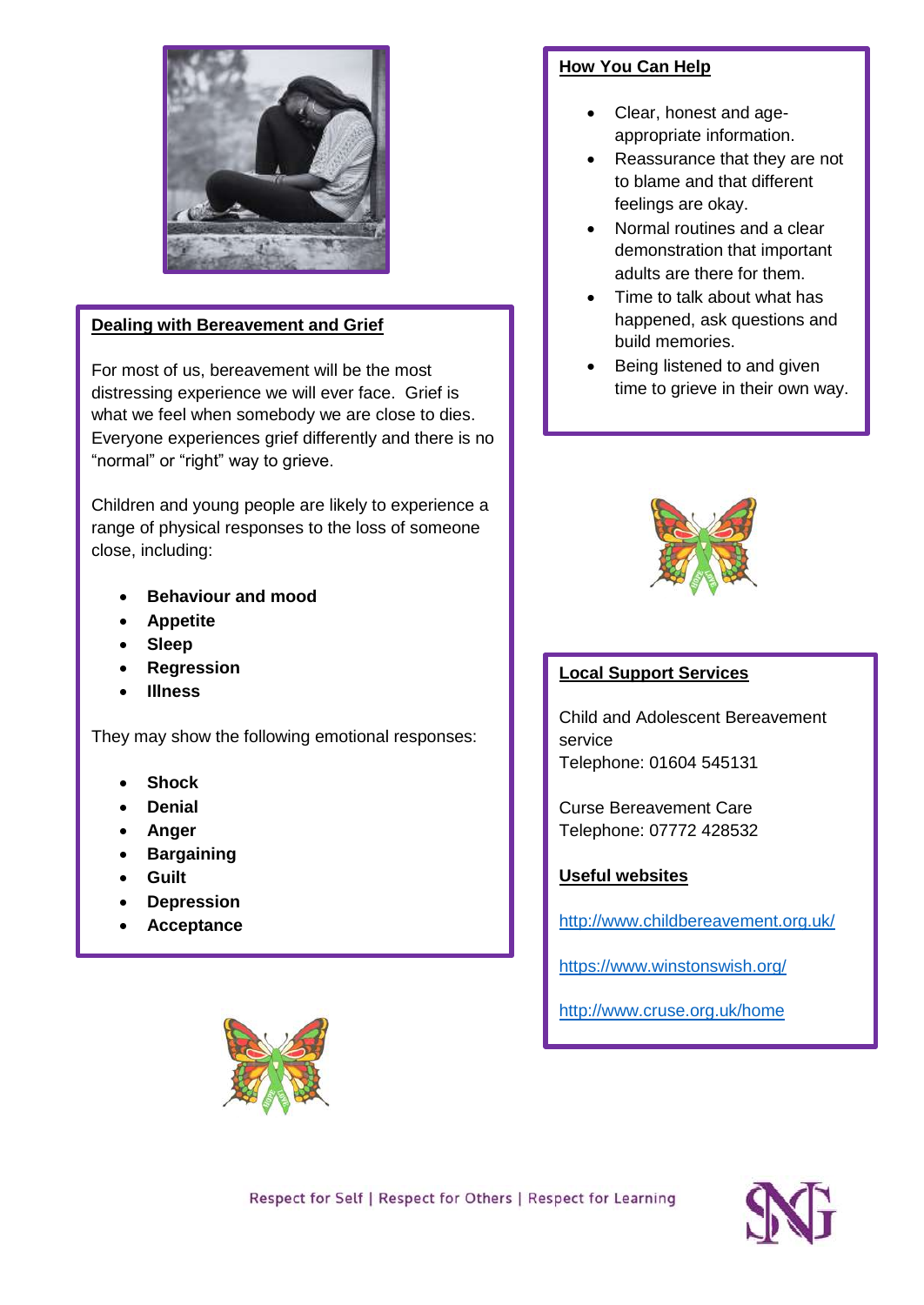#### **Exam Stress**

Thoughts and worries about exams may be present for young people at any time however, **exam stress** is a feeling of pressure that many young people feel coming up to exam time. It usually occurs during the revision period before exams and immediately before the exams themselves.

#### **Some Signs and Symptoms**

Young people who experience stress may:

- Worry a lot.
- Feel tense or anxious.
- Experience headaches or/and stomach pains.
- Struggle with sleep.
- Experience irritability.
- Loss interest in food or eat more than normal.
- Not enjoy activities they previously enjoyed (withdrawn or disengaged).
- Appear negative and low in mood.
- Feel worried or hopeless about the future.

#### **Useful Websites**

[http://www.nhs.uk/Livewell/Goodfood/Pages/](http://www.nhs.uk/Livewell/Goodfood/Pages/healthy-eating-teens.aspx) [healthy-eating-teens.aspx](http://www.nhs.uk/Livewell/Goodfood/Pages/healthy-eating-teens.aspx)

How much sleep teens need [http://www.nhs.uk/Livewell/Childrenssleep/P](http://www.nhs.uk/Livewell/Childrenssleep/Pages/teensleeptips.aspx) [ages/teensleeptips.aspx](http://www.nhs.uk/Livewell/Childrenssleep/Pages/teensleeptips.aspx)

#### Advice on exam stress -

[http://www.familylives.org.uk/advice/teenager](http://www.familylives.org.uk/advice/teenagers/school-learning/exam-stress/) [s/school-learning/exam-stress/](http://www.familylives.org.uk/advice/teenagers/school-learning/exam-stress/)

#### Benefits of physical activity -

[http://www.nhs.uk/LiveWell/Fitness/Pages/Fit](http://www.nhs.uk/LiveWell/Fitness/Pages/Fitnesshome.aspx) [nesshome.aspx](http://www.nhs.uk/LiveWell/Fitness/Pages/Fitnesshome.aspx)

#### Exam stress and pressures [https://www.childline.org.uk/info](https://www.childline.org.uk/info-advice/school-college-and-work/school-college/exam-stress/)[advice/school-college-and-work/school-](https://www.childline.org.uk/info-advice/school-college-and-work/school-college/exam-stress/)

[college/exam-stress/](https://www.childline.org.uk/info-advice/school-college-and-work/school-college/exam-stress/)





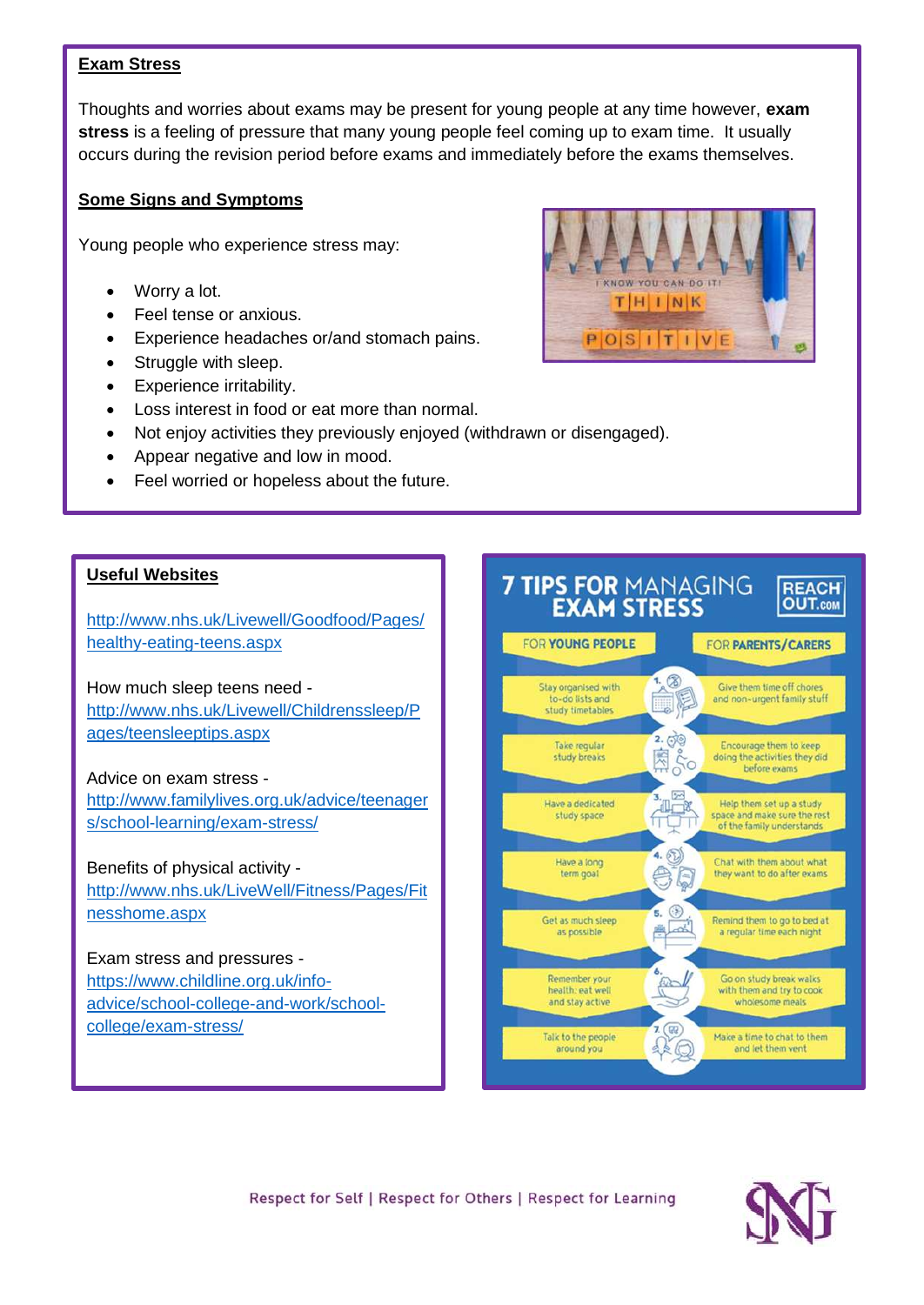## **Weight Inss Weight gai** Self-esteem

#### **What are Eating Disorders?**

Eating disorders involve extreme disturbances in eating behaviours – following rigid diets, bingeing on food in secret, throwing up after meals, obsessively counting calories. They are very complicated and more than just unhealthy dietary habits. At their core, they're attempts to deal with emotional issues and involve distorted, self-critical attitudes about weight, food, and body image. It's these negative thoughts and feelings that fuel the damaging behaviours.

People with eating disorders use food to deal with painful or uncomfortable or emotions. Restricting food is used to feel in control. Overeating temporarily soothes sadness, anger or loneliness. Purging is used to combat feelings of helplessness and self-loathing. Over time, people with an eating disorder lose the ability to see themselves objectively and obsessions over food and weight come to dominate everything else in their lives.

#### **Why does someone get an Eating Disorder?**

Eating disorders can be triggered by many things. These might be significant life events, like moving house or school, parents splitting up or someone close to the person passing away. They could be things like stress from school work or trouble with their friendship group. People may also experience pressure from their peers, social media and things like adverts that makes them worry about the way they look and feel the need to change themselves and look different.

#### **General signs to look out for:**

- Preoccupation with and/or secretive behaviour around food.
- Self-consciousness when eating in front of others.
- Low self-esteem.
- Irritability and mood swings.
- Tiredness.
- Social withdrawal.
- Feelings of shame, guilt and anxiety.

#### **How You Can Help**

**Talk to your child and listen without judgement.** Ask if things are okay, if there's anything they want to talk about and if there's anything that would help? Make sure they know you're always there to listen and support them no matter what they're going through.

**Seek support.** Speak to your GP, health professional or school who can advise the best support services.

**Look after yourself.** The consequences of eating disorders affect the whole family – seek help and support for yourself and anyone else who needs it.

**Learn about eating disorders.** Having knowledge can help you understand why your child is behaving like they are and lets them know you care.

**Minimise talking about diets and body shape.** This can be an extra sensitive subject for someone with an eating disorder.

#### **Useful Websites and Videos**

[http://www.beateatingdisorders.or](http://www.beateatingdisorders.org/) [g](http://www.beateatingdisorders.org/)

[https://seedeatingdisorders.org.u](https://seedeatingdisorders.org.uk/page/young-people) [k/page/young-people](https://seedeatingdisorders.org.uk/page/young-people)

[http://www.anorexiabulimiacare.o](http://www.anorexiabulimiacare.org.uk/) [rg.uk/](http://www.anorexiabulimiacare.org.uk/)

<https://youtu.be/P12l9kmuTSY>

<https://youtu.be/MprkgCuCu80>

Respect for Self | Respect for Others | Respect for Learning

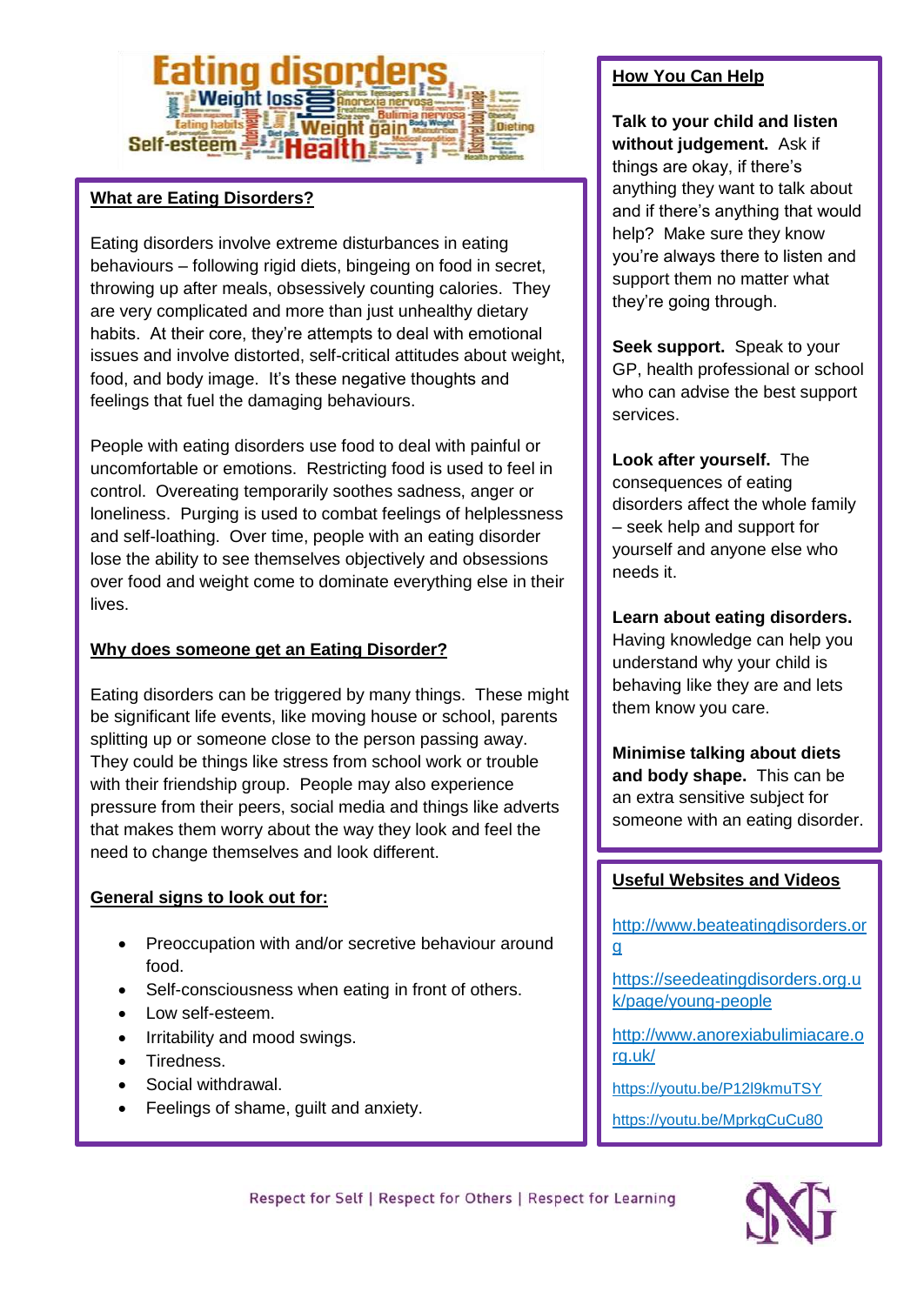

#### **Why is sleep important for teenagers?**

Not getting enough sleep can have a detrimental effect on your teenager's emotional health as well as their physical health so it's important to help them to get at least 8 hours a night.

There are many benefits of a good night's sleep. They include:

- giving the body an immune system boost to fight off infections
- help regulate body weight
- prevents medical conditions such as diabetes
- can boost mental wellbeing



#### **How can I help?**

- Limit screens in the bedroom encourage them to have an hour away from the screen before bedtime
- Turn their phone off at night or leave it in another room so they aren't tempted to answer messages in the early hours of the morning
- Encourage your teenager to exercise regularly, particularly outside in the daylight
- Reduce or cut out the amount of caffeine they drink, especially in the evening as this prevents them from sleeping
- Don't let them eat too much before going to bed as this can cause discomfort which can stop them sleeping
- Try to keep a regular bedtime routine
- Talk through any problems they might have to put their minds at rest before they go to sleep. Encourage them to write down their worries or make a to do list before going to bed
- Avoid long weekend lie-ins as it can disrupt the body clock

#### **Useful websites**

[www.nhs.uk/live-well/sleep-and-tiredness/sleep-tips](http://www.nhs.uk/live-well/sleep-and-tiredness/sleep-tips-for-teenagers/)[for-teenagers/](http://www.nhs.uk/live-well/sleep-and-tiredness/sleep-tips-for-teenagers/)

[www.youngminds.org.uk](http://www.youngminds.org.uk/)

[www.sleepcouncil.org.uk/advice-support/sleep](http://www.sleepcouncil.org.uk/advice-support/sleep-advice/common-sleep-scenarios/sleep-for-teenagers/)[advice/common-sleep-scenarios/sleep-for-teenagers/](http://www.sleepcouncil.org.uk/advice-support/sleep-advice/common-sleep-scenarios/sleep-for-teenagers/)

[www.happymaps.co.uk/age](http://www.happymaps.co.uk/age-group/secondaryschool/secondary-sleep)[group/secondaryschool/secondary-sleep](http://www.happymaps.co.uk/age-group/secondaryschool/secondary-sleep)



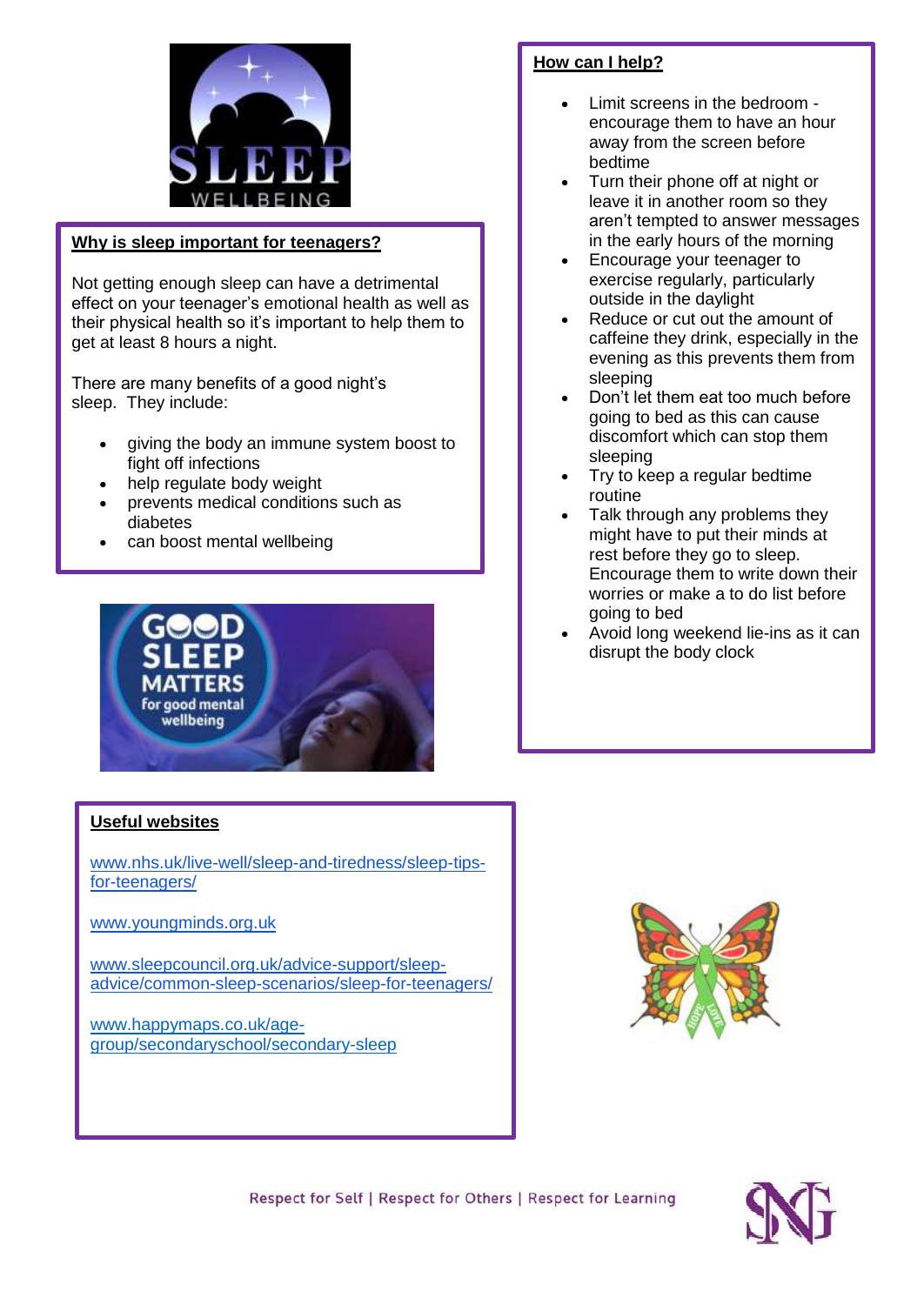## **Stop, think and relax apps**

| <b>Blue Ice</b>    | Bluelce is an evidenced-based app to help young people manage<br>their emotions and reduce urges to self-harm. It includes a mood<br>diary, a toolbox of evidence-based techniques to reduce distress<br>and automatic routing to emergency numbers if urges to harm<br>continue. This app is provided free by the NHS.                                   |
|--------------------|-----------------------------------------------------------------------------------------------------------------------------------------------------------------------------------------------------------------------------------------------------------------------------------------------------------------------------------------------------------|
| Calm               | The Calm app features meditation, sleep aid, gentle movement and<br>stretching and music designed to help you focus, relax and sleep.  New<br>sleep stories are added weekly. Plus, there are more than 100 guided<br>meditations covering sleep, anxiety, focus, stress and gratitude                                                                    |
|                    | Calm Harm is an app designed to help people resist or manage the<br>urge to self-harm. It's private and password protected. This app is<br>provided free by the NHS.                                                                                                                                                                                      |
| <b>Calm Harm</b>   |                                                                                                                                                                                                                                                                                                                                                           |
| <b>Catch It</b>    | Learn how to manage feelings like anxiety and depression with<br>Catch It. The app will teach you how to look at problems in a<br>different way, turn negative thoughts into positive ones and improve<br>your mental wellbeing. This app is provided free by the NHS.                                                                                    |
| <b>Chill Panda</b> | Learn to relax, manage your worries and improve your wellbeing<br>with Chill Panda. The app measures your heart rate and<br>suggests tasks to suit your state of mind. Tasks include simple<br>breathing techniques and light exercises to take your mind off your<br>worries. This app is provided free by the NHS.                                      |
| distrACT           | The distrACT app gives you easy, quick and discreet access to<br>information and advice about self-harm and suicidal thoughts. The<br>content has been created by doctors and experts in self-harming<br>and suicide prevention. This app is provided free by the NHS.                                                                                    |
| <b>Happify</b>     | Happify includes science-based activities and games which can<br>help you overcome negative thoughts, stress and life's challenges.<br>86% of people who used Happify regularly report feeling better<br>about their lives in 2 months. Please note you can get access to<br>some support in the free version, but Happify plus is a paid for<br>service. |

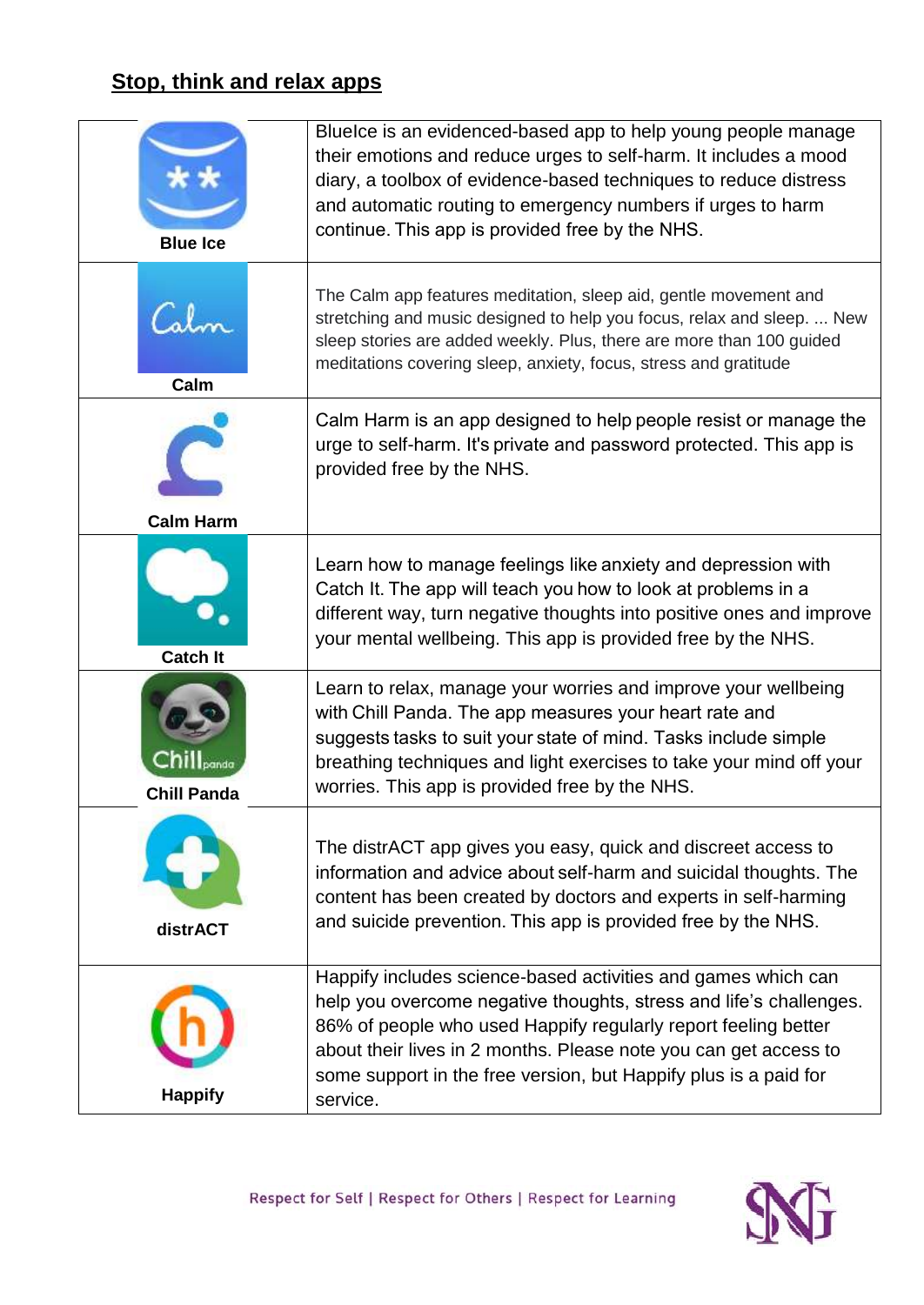|                              | Headspace is your guide to mindfulness for your everyday life. Learn<br>meditation and mindfulness skills and develop tools to help focus,<br>breathe, stay calm and create a balance in life.                                                                                                                                                        |
|------------------------------|-------------------------------------------------------------------------------------------------------------------------------------------------------------------------------------------------------------------------------------------------------------------------------------------------------------------------------------------------------|
| Headspace                    |                                                                                                                                                                                                                                                                                                                                                       |
|                              | Insight timer is a free meditation app providing guide meditations, sleep<br>music tracks as well as talks by experts in the field.                                                                                                                                                                                                                   |
| <b>Insight timer</b>         |                                                                                                                                                                                                                                                                                                                                                       |
| <b>MEE</b><br><b>Mee Two</b> | The MeeTwo app provides a safe and secure forum for teenagers<br>wanting to discuss any issue affecting their lives. You can<br>anonymously get advice from experts or other teenagers going<br>through similar experiences in areas such as mental health, self-<br>harming, relationships and friendships. This app is provided free by<br>the NHS. |
|                              | MindDoc (previously known as Moodpath) helps you track your<br>emotional state to detect patterns and identify areas for<br>improvement. It checks in on you and provides regular mental<br>health reports. It offers a range of courses, meditations, sleep aids<br>and other resources. If you're struggling with depression or anxiety             |
| <b>MindDoc</b>               | MindDoc will help guide you toward emotional wellbeing.                                                                                                                                                                                                                                                                                               |
| <b>NHS Go</b>                | NHS Go - The NHS Go app provides young people with<br>confidential health advice and greater access to health information.<br>You can find local services in some areas and learn about health<br>and your rights as a user of the NHS. This app is provided free by<br>the NHS.                                                                      |
| <b>Pzizz</b>                 | The Pzizz app helps you quickly calm your mind, fall asleep fast,<br>stay asleep, and wake up refreshed. It uses "dreamscapes" – a mix<br>of music, voiceovers and sound effects designed using the latest<br>clinical research - to help you sleep better at night or take power<br>naps during the day. This app is provided free by the NHS.       |
| <b>Smiling mind</b>          | Smiling Mind is a meditation app for young people. It has been developed<br>by a team of psychologists and uses mindfulness to boost calmness,<br>contentment and clarity. Mindfulness meditation has been shown to help<br>manage stress, resilience, anxiety, depression and improve general<br>health and wellbeing.                               |
|                              | Stop, Breathe & Think is marketed as an "emotional wellness platform"                                                                                                                                                                                                                                                                                 |
| Stop, breathe & think        | for teens and young adults ("the 'under 25' generation"). The app offers<br>basic information on mindfulness, meditation, thoughts, stress and the<br>effects of stress on the body. It offers daily reminders to "check-in".                                                                                                                         |

r

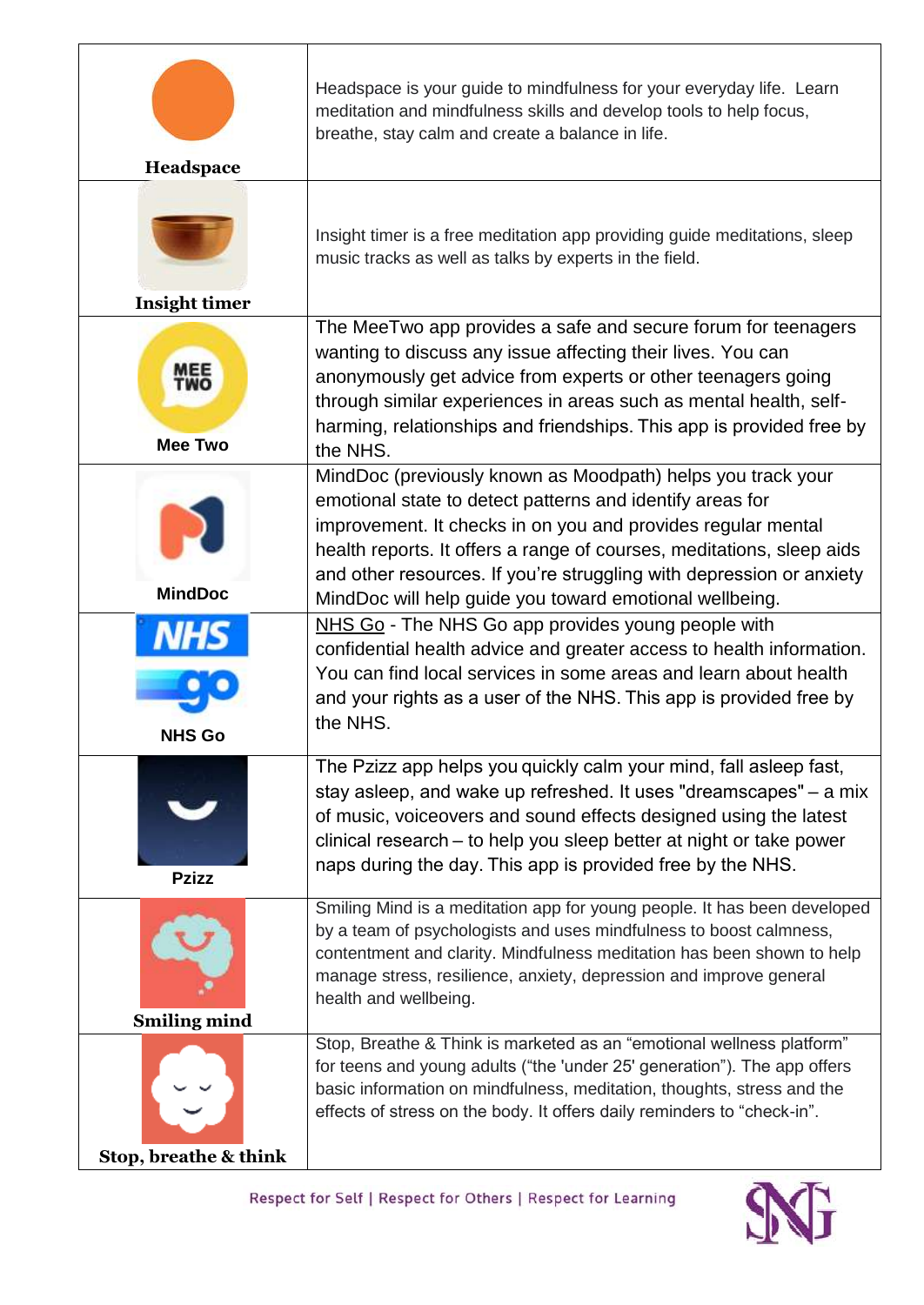| <b>Student Health app</b>         | The Student Health App provides easy access to more than 900<br>pages of reliable health information all in one place. The content<br>has been created for university students by NHS doctors and is<br>regularly updated. Use the app to reduce your worries, feel more<br>confident and get the support you need at what can be a<br>challenging time for any student. This app is provided free by the<br>NHS. |
|-----------------------------------|-------------------------------------------------------------------------------------------------------------------------------------------------------------------------------------------------------------------------------------------------------------------------------------------------------------------------------------------------------------------------------------------------------------------|
| SUPERBETTER<br><b>Superbetter</b> | Superbetter is a game for those aged 13+ played in real life to build<br>resilience and success. Playing superbetter unlocks heroic<br>potential to achieve goals that matter. Helps to tackle challenges<br>including anxiety and depression.                                                                                                                                                                    |
| ThinkNinja                        | ThinkNinja is a mental health app designed for 10 to 18 year olds.<br>Using a variety of content and tools, it allows young people to learn<br>about mental health and emotional wellbeing, and develop skills<br>they can use to build resilience and stay well. This app is provided<br>free by the NHS during the coronavirus crisis.                                                                          |
| <b>Thrive</b>                     | Thrive helps you prevent and manage stress, anxiety and related<br>conditions. The game-based app can be used to relax before a<br>stressful situation or on a more regular basis to help you live a<br>happier, more stress-free life. This app is provided free by the NHS.                                                                                                                                     |
| togetherall<br><b>Togetherall</b> | Togetherall is an online community for people who are stressed,<br>anxious or feeling low. The service has an active forum with round-<br>the-clock support from trained professionals. You can talk<br>anonymously to other members and take part in group or 1-to-1<br>therapy with therapists. This app is provided free by the NHS.                                                                           |